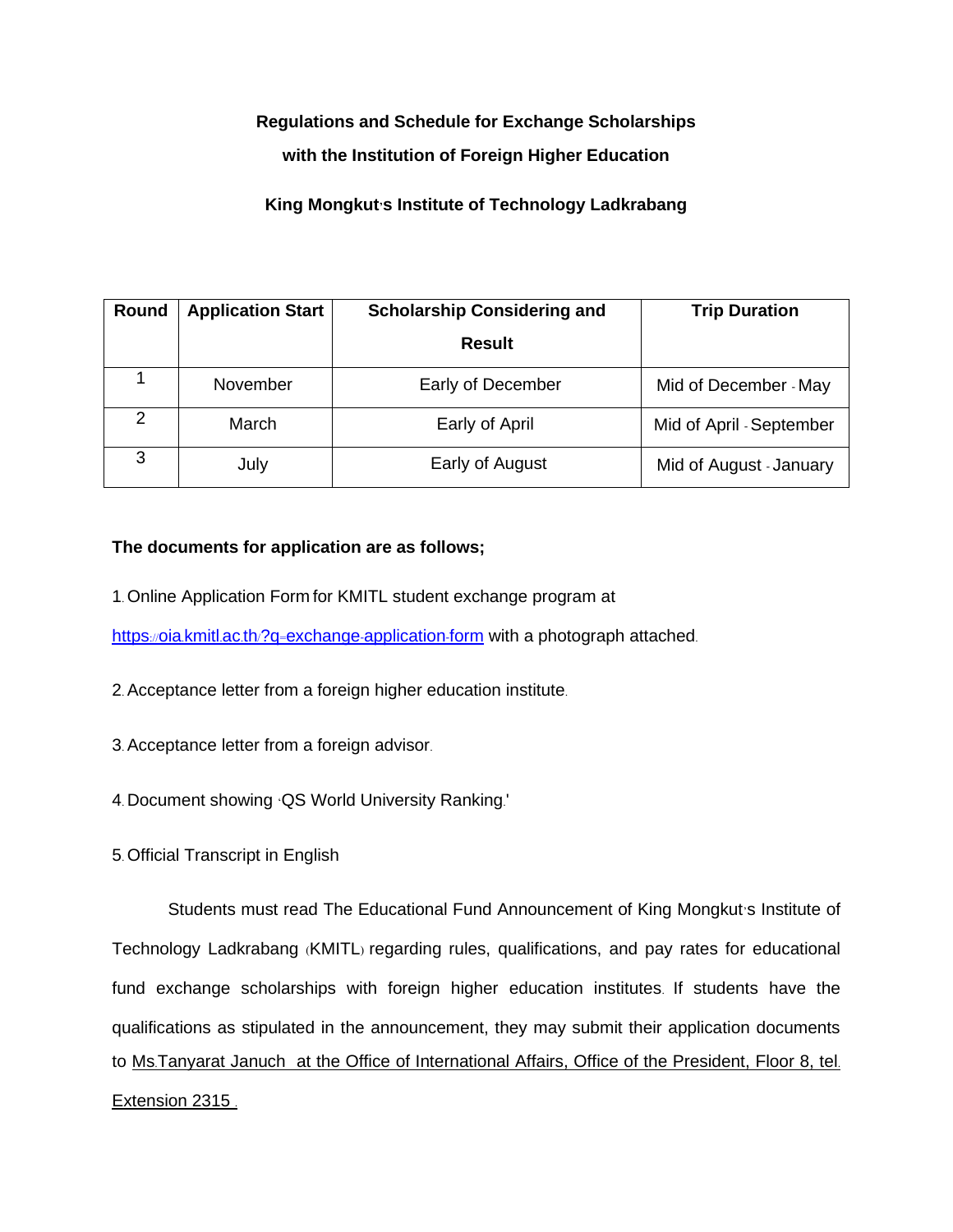**The Educational Fund Announcement of King Mongkut's Institute of Technology Ladkrabang regarding Rules, Qualifications, and Pay Rate for Educational Fund Scholarship Exchanges with Foreign Higher Education Institutions**

-------------------------------------------------------

**NOW, THEREFORE**, to be empowered under the Item 7, 8, and 9 of King Mongkut's Institute of Technology Ladkrabang Regulations on educational funds, B.E. 2551 and the Educational Fund Committee resolutions, King Mongkut's Institute of Technology Ladkrabang at the  $1<sup>st</sup>/2560$  meeting, January 25, 2017, agreed to announce the following.

Item 1This announcement shall take effect from the date of its publication.

Item 2 In this announcement:

"Institute" means King Mongkut's Institute of Technology Ladkrabang;

"Student" means student of King Mongkut's Institute of Technology Ladkrabang;

Item 3 Purpose for giving a scholarship

To support undergraduate, graduate, and postgraduate students of the Institute so that they may join academic exchange activities with top foreign higher education institutions and to help promote the Institute internationally

Item 4 The categories for academic exchange activities and foreign higher education institutes are as follows:

4.1 Academic exchange activities such as overseas, summer internships, cooperative education, research or a further non-degree study, etc.,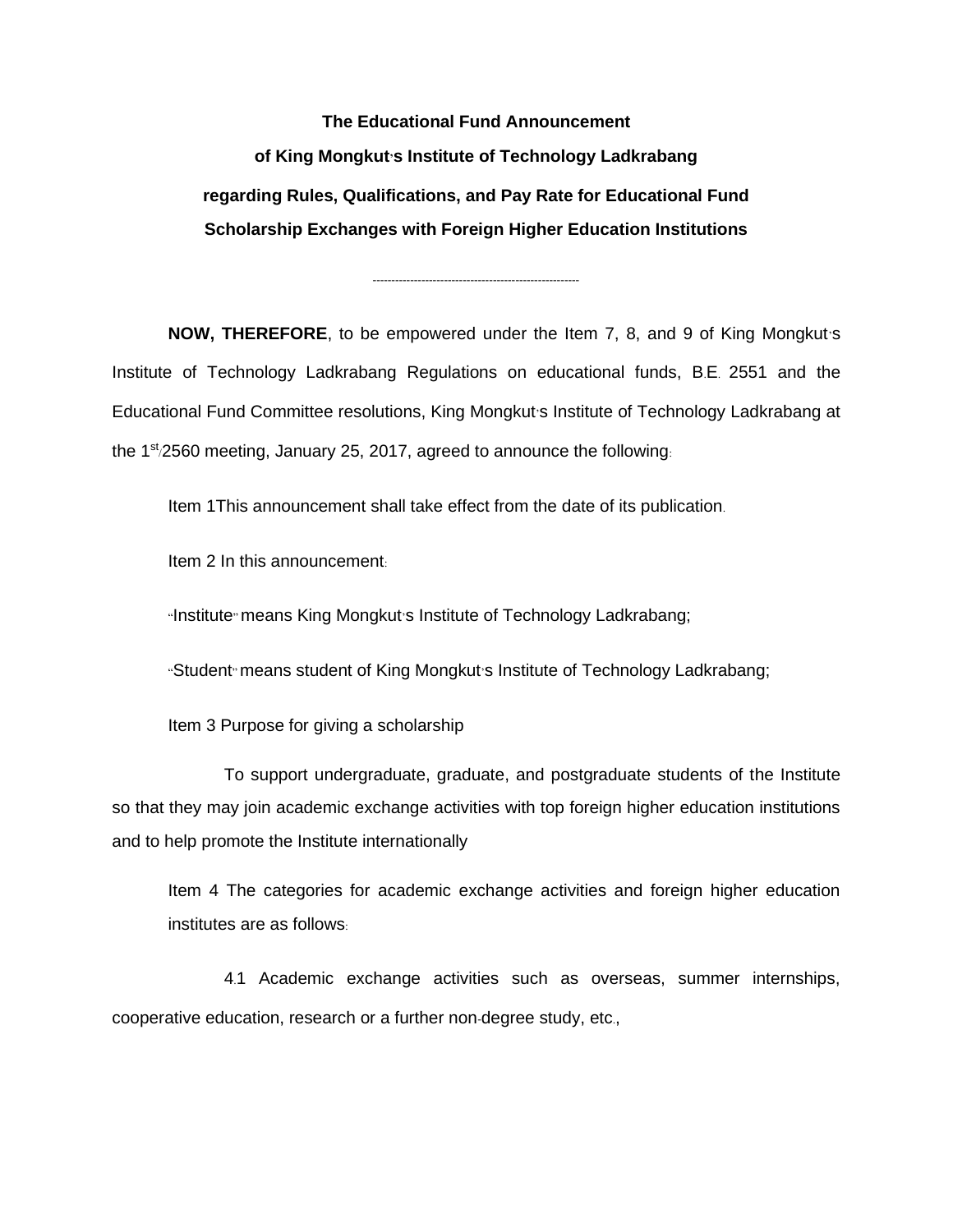4.2 Foreign higher education institute means: a higher education institute in the top 300 of the QS World University Ranking during the academic year in which a student receives their scholarship, a higher education institute that has as its policy to take part in exchange activities or a higher education institute which has a collaboration agreement in place with the Institute.

Item 5 Qualifications for scholarship applicants as of this announcement are:

5.1 Must be an undergraduate student with a G.P.A. no lower than 3.00 or a graduate student who has registered for courses that follow the specified program plan.

5.2 Must have no criminal transgressions or violations of student discipline on record.

Item 6 The Educational Fund Committee assigns the Foreign Exchange Fund Consideration Subcommittee to comply with this announcement, and following this announcement, puts the Foreign Exchange Fund Consideration Subcommittee in charge of selecting the scholarship holder, announcing the scholarship holder's name, submitting the scholarship results and reporting directly to the Educational Fund Committee.

Item 7 Scholarship conditions

7.1 Students must contact their advisor or foreign higher education institute so that they may be accepted for student exchange.

7.2 Students must submit the acceptance letter from their advisor, department chief, academic division director or foreign higher education institution to the Foreign Exchange Fund Consideration Subcommittee.

7.3 The foreign higher education institute must be: ranked in the top 300 of the QS World University Rankings during the academic year in which a student receives their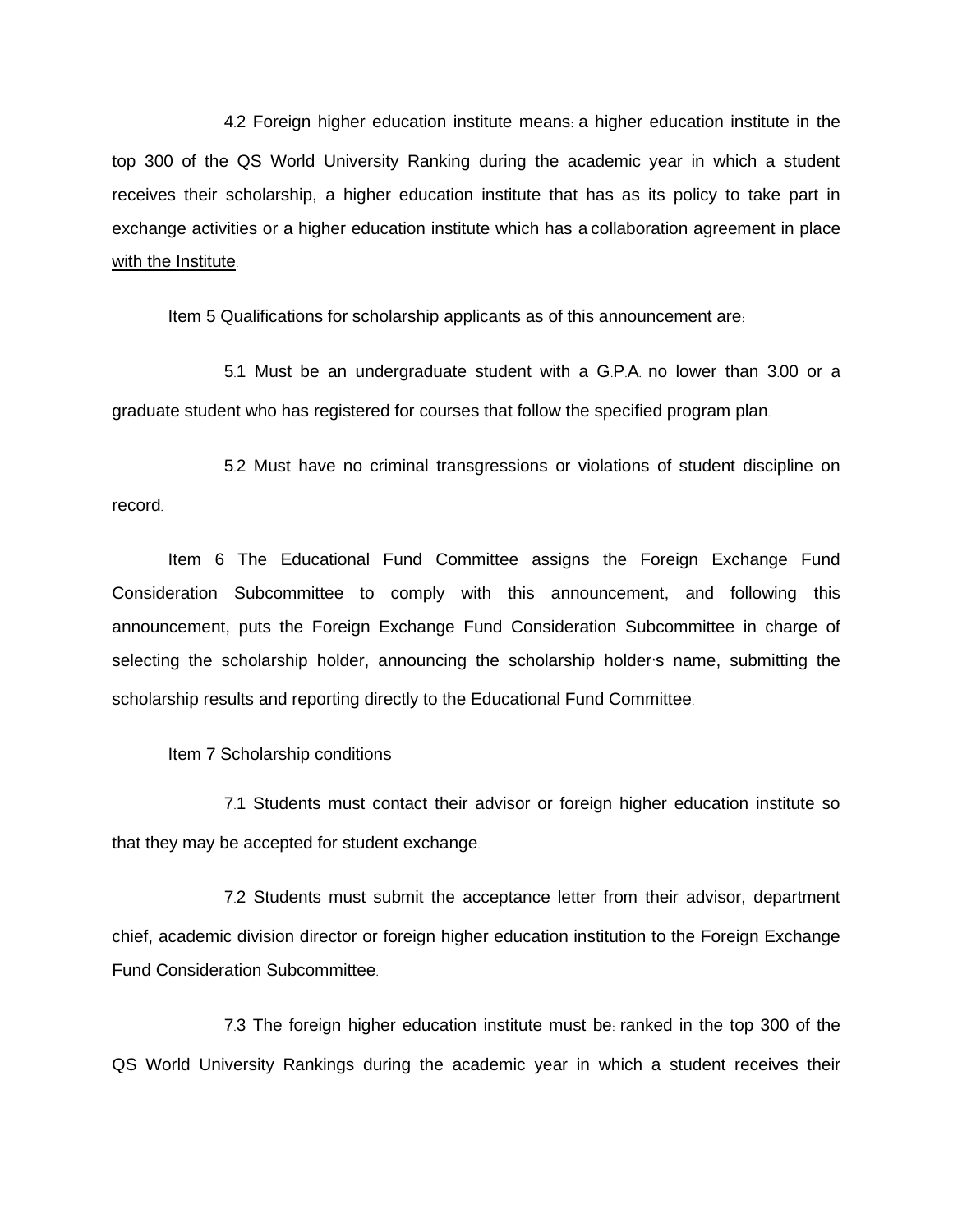scholarship, a higher education institute that has as its policy to take part in exchange activities or a higher education institute which has a collaboration agreement in place with the Institute.

7.4 In the event that a student receives a scholarship in accordance with this announcement but does not receive a full scholarship that covers all expenses, the academic division may help fund the student up to an amount not exceeding their total expenses.

7.5 Foreign exchange duration

7.5.1 Foreign higher education institute exchange agreements with the Institute can be divided into two categories as follows:

(1) Exchange periods of fewer than 30 days.

(2) Exchange periods of more than 30 days.

7.5.2 In the event that the foreign higher education institute does not have an agreement in place with the Institute, any exchange period must be greater than 90 days.

Item 8 The scholarship holder will receive financial support for their foreign higher education institution exchange as follows:

8.1 In the event that a student's scholarship has an exchange duration that complies with item 7.5.1 (1) and does not have any other scholarship, the scholarship holder will receive a scholarship package of 10,000 baht.

8.2 In the event that a student's scholarship has an exchange duration that complies with item 7.5.1 (2) or 7.5.2, the scholarship holder will receive a scholarship package according to these country zones as follows;

8.1.1 United States and Canada: 60,000 baht.

8.1.2 European countries, Australia, and New Zealand: 50,000 baht.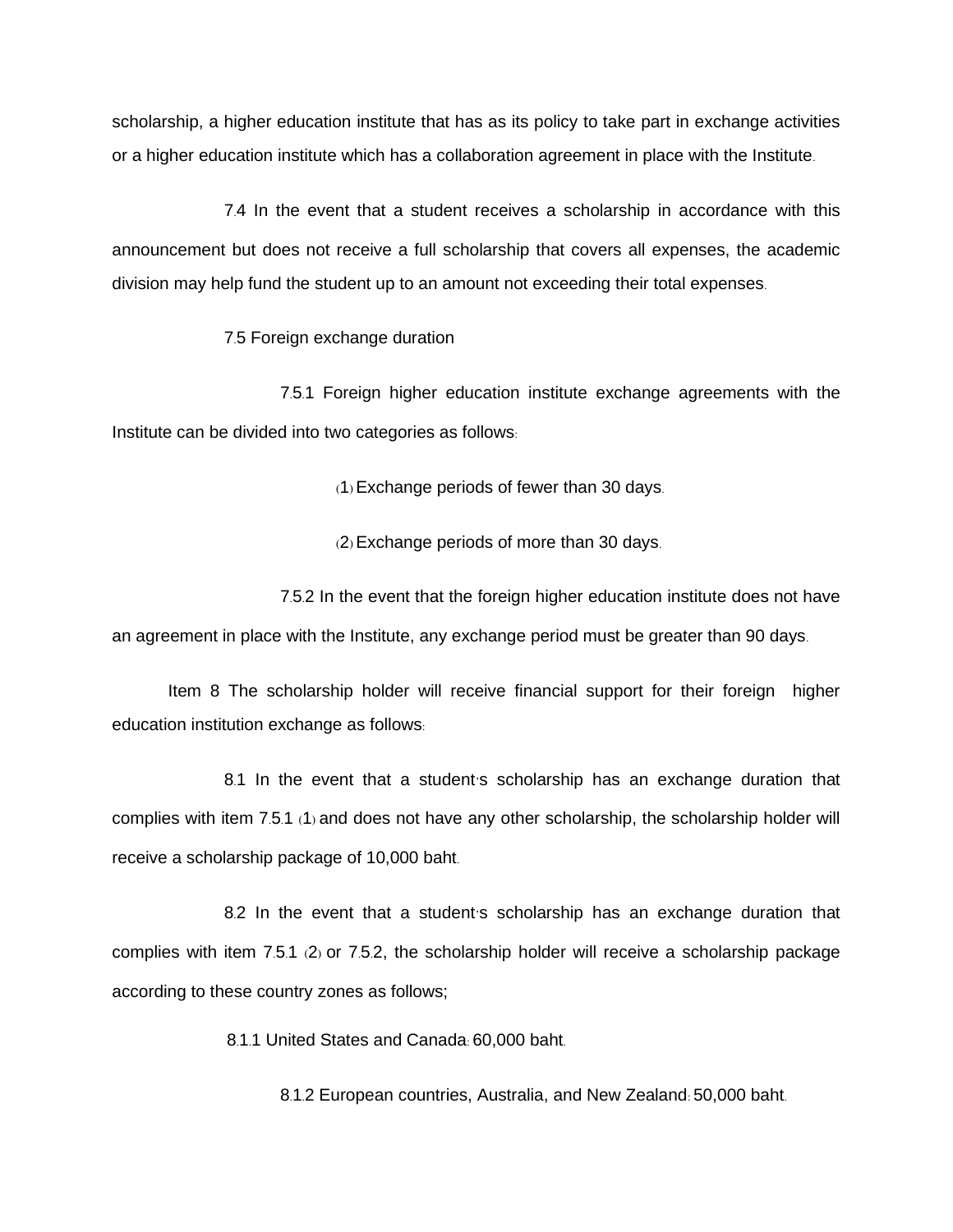8.1.3 Japan, Singapore, South Korea, China, and Hong Kong: 40,000 baht.

8.1.4 Countries other than those mentioned in items 8.1.1 - 8.1.3. 20,000 baht.

Item 9 Reporting of foreign exchange results must be completed as follows:

9.1 The scholarship holder must report the results of their participation in academic exchange activities with the foreign higher education institution to the Foreign Exchange Fund Consideration Subcommittee within 30 days from the day following the date of their return to Thailand.

9.2 If the scholarship holder does not report their results according to item 9.1, the person will not be considered for any further scholarships.

Item 10 Scholarship refunds may be considered in one of the following situations:

10.1 In case the exchange activity is cancelled.

10.2 In case exchange activities need to be terminated and the student must return 30 days or 90 days before the deadline.

10.3 In case it is determined that the student did not participate in the exchange activity as specified in the application.

10.4 In case the student commits an offence while participating in an exchange activity that defames the Institute, the Foreign Exchange Fund Consideration Subcommittee has the power to summon the student and request a scholarship refund.

The Foreign Exchange Fund Consideration Subcommittee shall consider the refund of scholarships in accordance with item 10.1-10.3.

Item 11 If the scholarship holders need to change their exchange plans or change their required overseas university, they must obtain prior approval from the Foreign Exchange Fund Consideration Subcommittee.